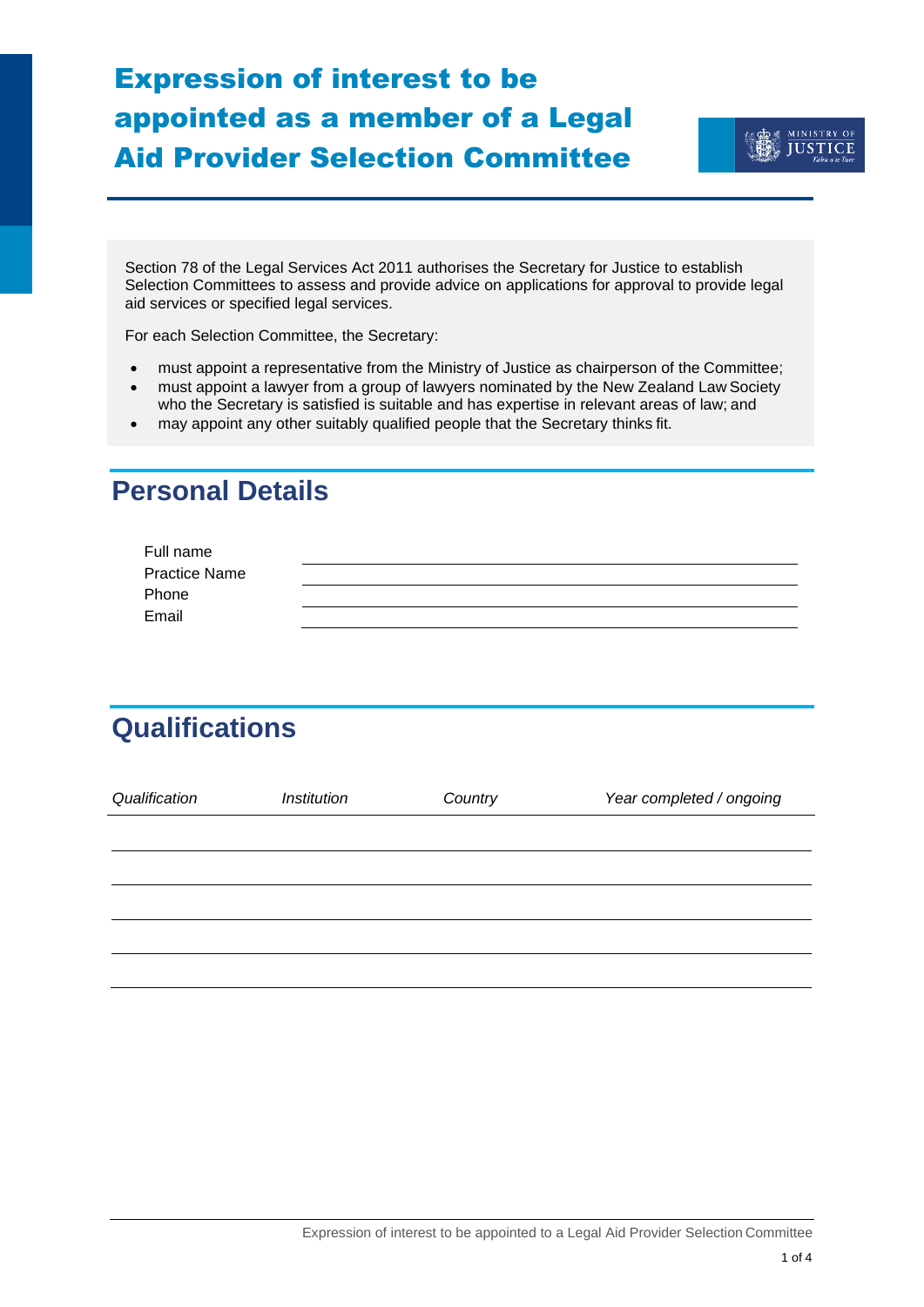## **Experience**

Please provide a copy of your Curriculum Vitae.

Total years you have held a practising certificate in New Zealand

Total years overseas experience

Please provide here a brief description of your overall experience and areas of specialisation.

Please indicate by ticking the boxes, the extent of your experience in the following:

 *Area of Law Detail, Including number of appearances and total years' experience*

**Criminal** Police Detention Legal Assistance Duty Lawyer Scheme Civil Family Family Legal Advice Service Māori Land Court and Māori Appellate Court Waitangi Tribunal Mental Health Refugees and Protected Persons Court of Appeal and Supreme Court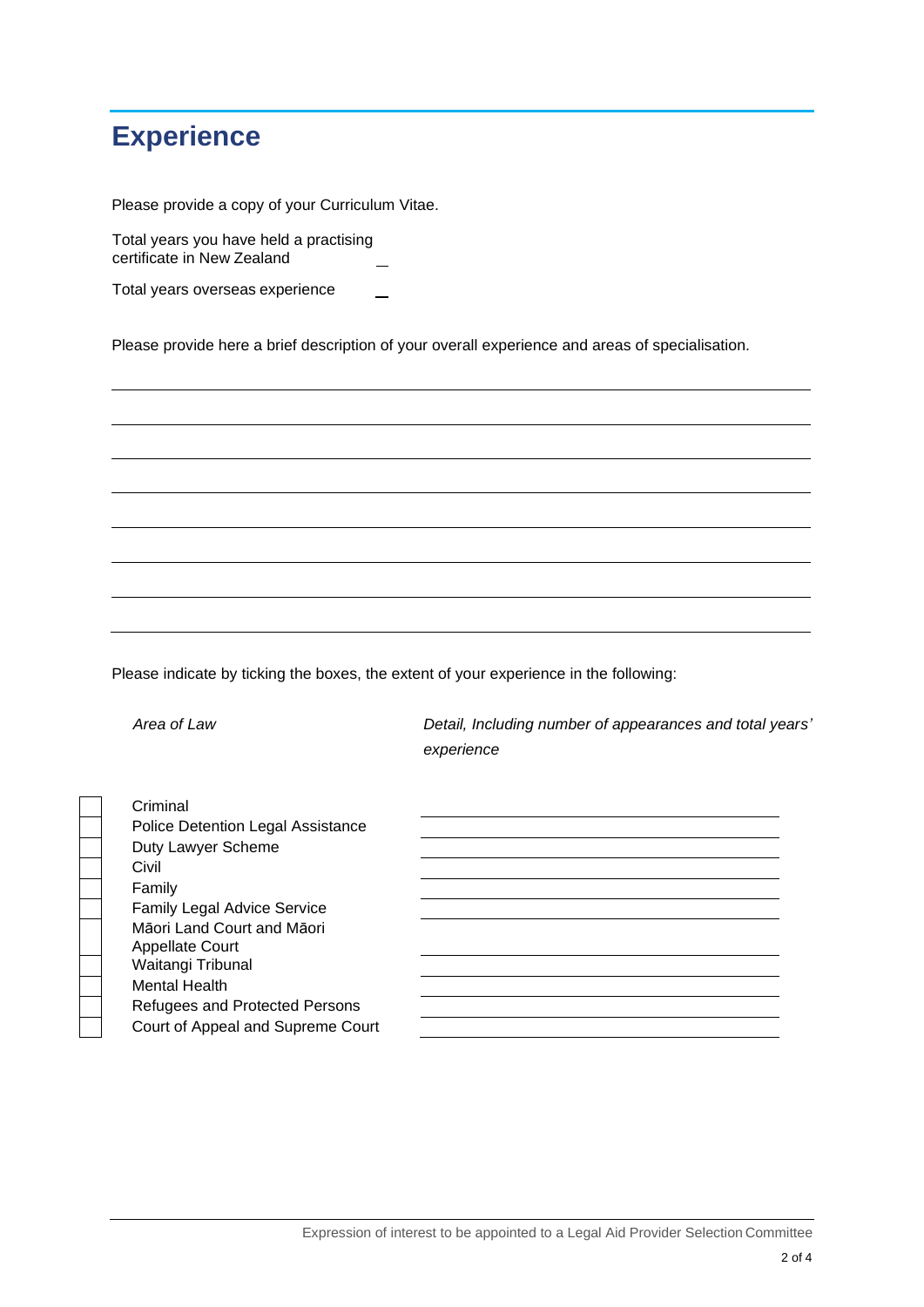Please give highlights of your career, whether legal or non-legal. For example, significant reports, decisions, or personal achievements.

#### **Professional memberships**

Please list professional bodies, legal and non-legal, you belong to or have previously belonged to. Please indicate if you have held office.

| Organisation | Years | Office/s held, and years held |
|--------------|-------|-------------------------------|
|              |       |                               |
|              |       |                               |
|              |       |                               |

#### **Publications**

Please list any major published works of a legal nature.

#### **Legal aid provider status**

Are you or have you been approved as a legal aid provider?

- ☐ No
- □ Yes, my provider number is/ was <br>
□ Yes, my provider number is/ was